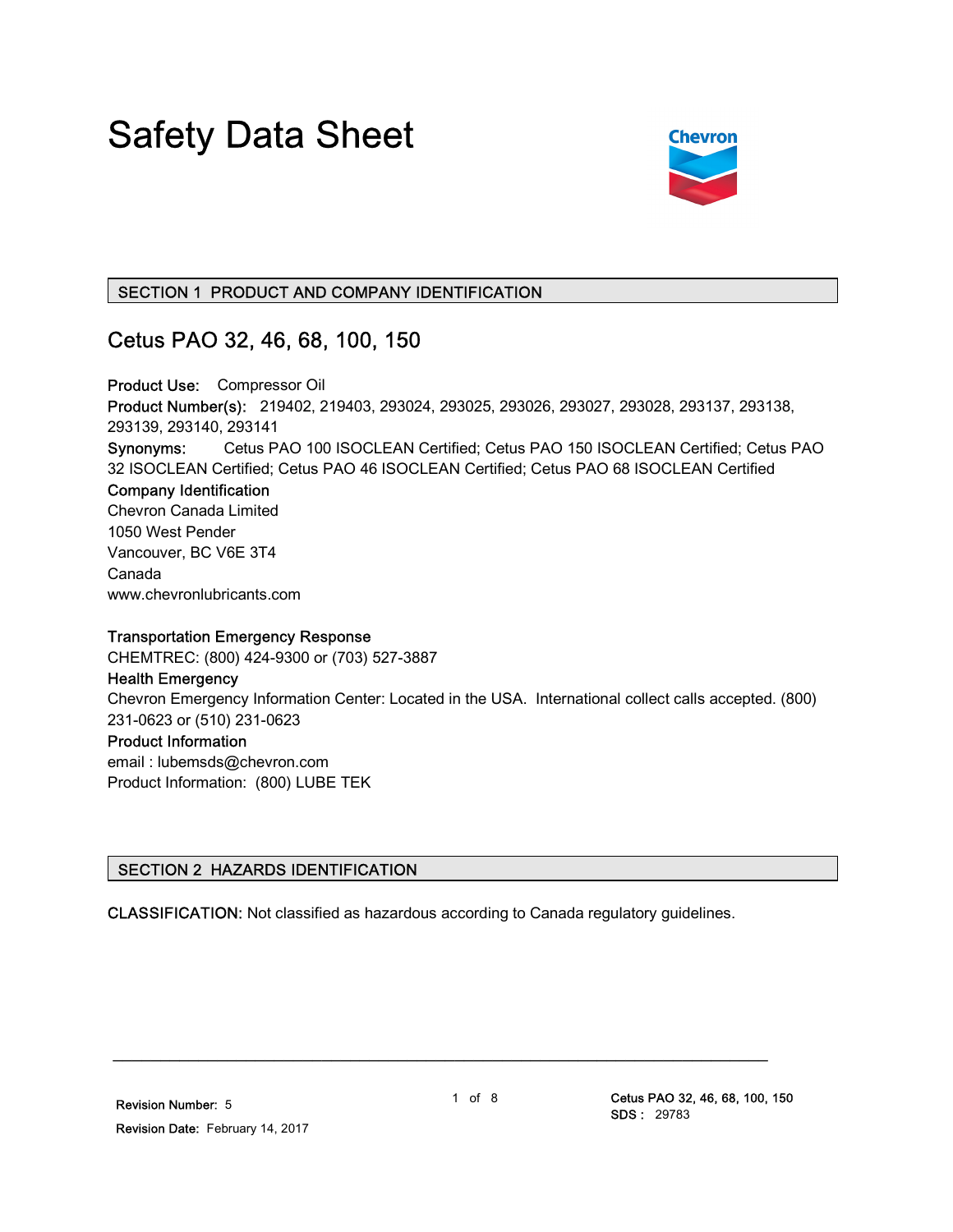## SECTION 3 COMPOSITION/ INFORMATION ON INGREDIENTS

This material contains no ingredients requiring disclosure under the regulatory criteria for this jurisdiction. Information on ingredients that are considered Controlled Products and/or that appear on the WHMIS Ingredient Disclosure List (IDL) is provided as required by the Canadian Hazardous Products Act (HPA, Sections 13 and 14). Ingredients considered hazardous under the OSHA Hazard Communication Standard, 29 CFR 1910.1200, are also listed. See Section 15 for additional regulatory information.

## SECTION 4 FIRST AID MEASURES

## Description of first aid measures

Eye: No specific first aid measures are required. As a precaution, remove contact lenses, if worn, and flush eyes with water.

Skin: No specific first aid measures are required. As a precaution, remove clothing and shoes if contaminated. To remove the material from skin, use soap and water. Discard contaminated clothing and shoes or thoroughly clean before reuse.

Ingestion: No specific first aid measures are required. Do not induce vomiting. As a precaution, get medical advice.

Inhalation: No specific first aid measures are required. If exposed to excessive levels of material in the air, move the exposed person to fresh air. Get medical attention if coughing or respiratory discomfort occurs.

## Most important symptoms and effects, both acute and delayed IMMEDIATE HEALTH EFFECTS

Eye: Not expected to cause prolonged or significant eye irritation.

Skin: Contact with the skin is not expected to cause prolonged or significant irritation. Contact with the skin is not expected to cause an allergic skin response. Not expected to be harmful to internal organs if absorbed through the skin.

Ingestion: Not expected to be harmful if swallowed.

Inhalation: Not expected to be harmful if inhaled. Contains a synthetic hydrocarbon oil. May cause respiratory irritation or other pulmonary effects following prolonged or repeated inhalation of oil mist at airborne levels above the recommended mineral oil mist exposure limit. Symptoms of respiratory irritation may include coughing and difficulty breathing.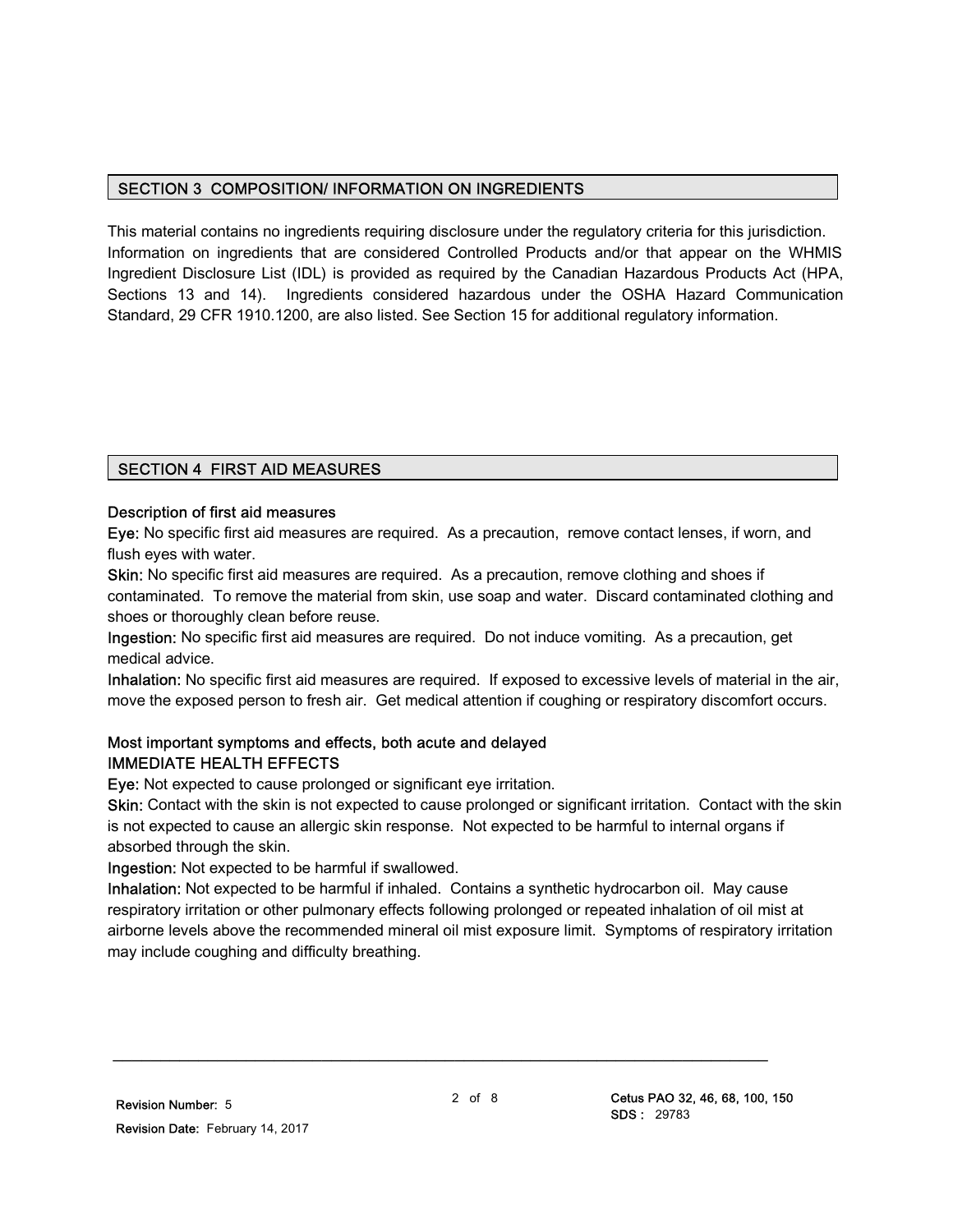## Indication of any immediate medical attention and special treatment needed Not Applicable

## SECTION 5 FIRE FIGHTING MEASURES

EXTINGUISHING MEDIA: Use water fog, foam, dry chemical or carbon dioxide (CO2) to extinguish flames.

## PROTECTION OF FIRE FIGHTERS:

Fire Fighting Instructions: This material will burn although it is not easily ignited. See Section 7 for proper handling and storage. For fires involving this material, do not enter any enclosed or confined fire space without proper protective equipment, including self-contained breathing apparatus.

Combustion Products: Highly dependent on combustion conditions. A complex mixture of airborne solids, liquids, and gases including carbon monoxide, carbon dioxide, and unidentified organic compounds will be evolved when this material undergoes combustion.

## SECTION 6 ACCIDENTAL RELEASE MEASURES

Protective Measures: Eliminate all sources of ignition in vicinity of spilled material.

Spill Management: Stop the source of the release if you can do it without risk. Contain release to prevent further contamination of soil, surface water or groundwater. Clean up spill as soon as possible, observing precautions in Exposure Controls/Personal Protection. Use appropriate techniques such as applying non-combustible absorbent materials or pumping. Where feasible and appropriate, remove contaminated soil. Place contaminated materials in disposable containers and dispose of in a manner consistent with applicable regulations.

Reporting: Report spills to local authorities as appropriate or required.

## SECTION 7 HANDLING AND STORAGE

General Handling Information: Avoid contaminating soil or releasing this material into sewage and drainage systems and bodies of water.

Static Hazard: Electrostatic charge may accumulate and create a hazardous condition when handling this material. To minimize this hazard, bonding and grounding may be necessary but may not, by themselves, be sufficient. Review all operations which have the potential of generating and accumulating an electrostatic charge and/or a flammable atmosphere (including tank and container filling, splash filling, tank cleaning, sampling, gauging, switch loading, filtering, mixing, agitation, and vacuum truck operations) and use appropriate mitigating procedures.

Container Warnings: Container is not designed to contain pressure. Do not use pressure to empty container or it may rupture with explosive force. Empty containers retain product residue (solid, liquid, and/or vapor) and can be dangerous. Do not pressurize, cut, weld, braze, solder, drill, grind, or expose such containers to heat, flame, sparks, static electricity, or other sources of ignition. They may explode and cause injury or death. Empty containers should be completely drained, properly closed, and promptly returned to a drum reconditioner or disposed of properly.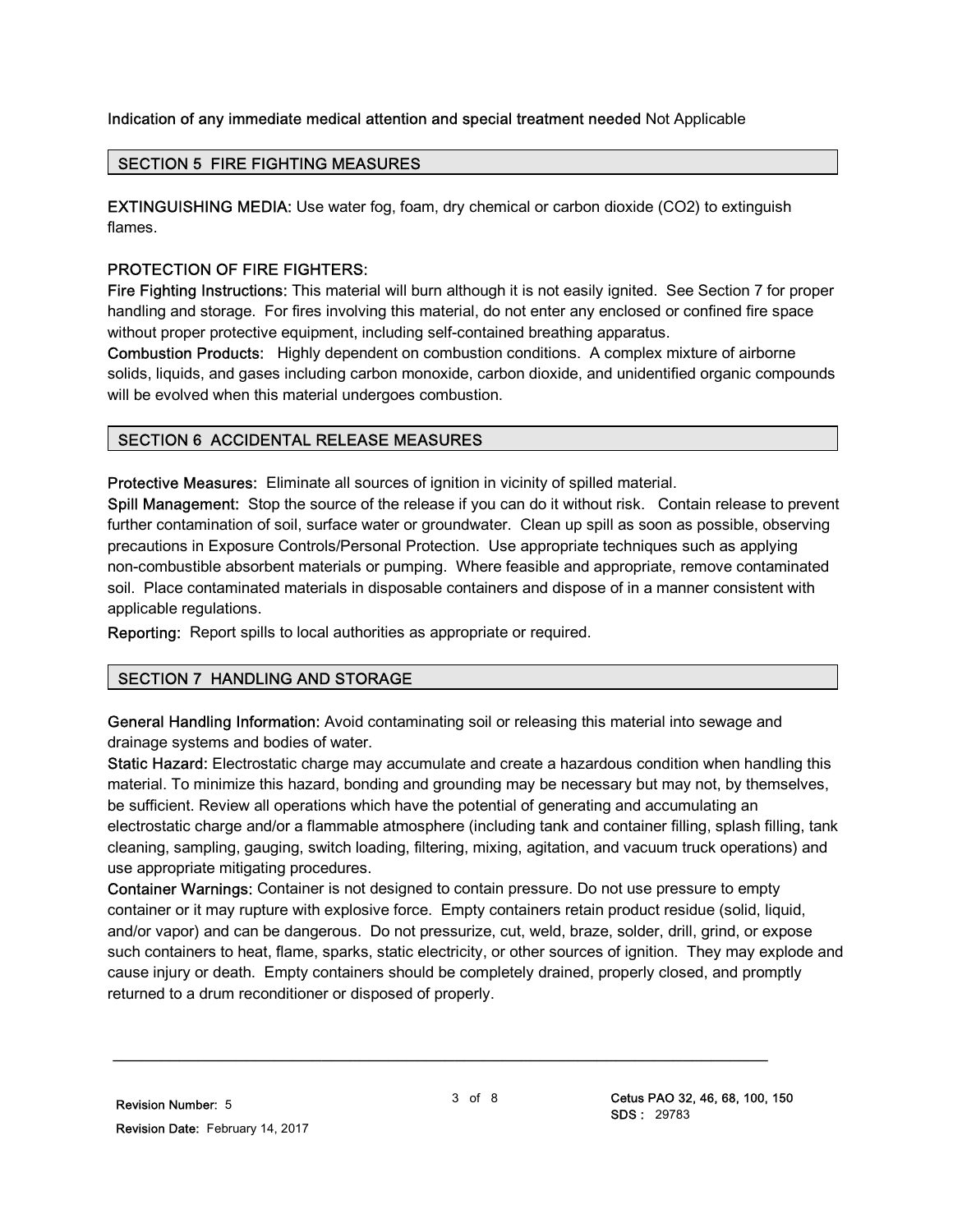## SECTION 8 EXPOSURE CONTROLS/PERSONAL PROTECTION

## GENERAL CONSIDERATIONS:

Consider the potential hazards of this material (see Section 2), applicable exposure limits, job activities, and other substances in the work place when designing engineering controls and selecting personal protective equipment. If engineering controls or work practices are not adequate to prevent exposure to harmful levels of this material, the personal protective equipment listed below is recommended. The user should read and understand all instructions and limitations supplied with the equipment since protection is usually provided for a limited time or under certain circumstances.

Special note: Do not use in breathing air apparatus or medical equipment.

## ENGINEERING CONTROLS:

Use in a well-ventilated area.

## PERSONAL PROTECTIVE EQUIPMENT

Eye/Face Protection: No special eye protection is normally required. Where splashing is possible, wear safety glasses with side shields as a good safety practice.

Skin Protection: No special protective clothing is normally required. Where splashing is possible, select protective clothing depending on operations conducted, physical requirements and other substances in the workplace. Suggested materials for protective gloves include: Neoprene, Nitrile Rubber.

Respiratory Protection: No respiratory protection is normally required. No respiratory protection is ordinarily required under normal conditions of use. In accordance with good industrial hygiene practices, precautions should be taken to avoid breathing of material..

If user operations generate an oil mist, determine if airborne concentrations are below the occupational exposure limit for mineral oil mist. If not, wear an approved respirator that provides adequate protection from the measured concentrations of this material. For air-purifying respirators use a particulate cartridge. Use a positive pressure air-supplying respirator in circumstances where air-purifying respirators may not provide adequate protection.

## Occupational Exposure Limits:

No applicable occupational exposure limits exist for this material or its components. NOTE ON OCCUPATIONAL EXPOSURE LIMITS: Consult local authorities for acceptable provincial values in Canada. Consult the Canadian Standards Association Standard Z94.4-2011 Selection, Use and Care of Respirators.

## SECTION 9 PHYSICAL AND CHEMICAL PROPERTIES

Attention: the data below are typical values and do not constitute a specification.

Color: Clear Physical State: Liquid Odor: Faint or Mild Odor Threshold: No data available pH: Not Applicable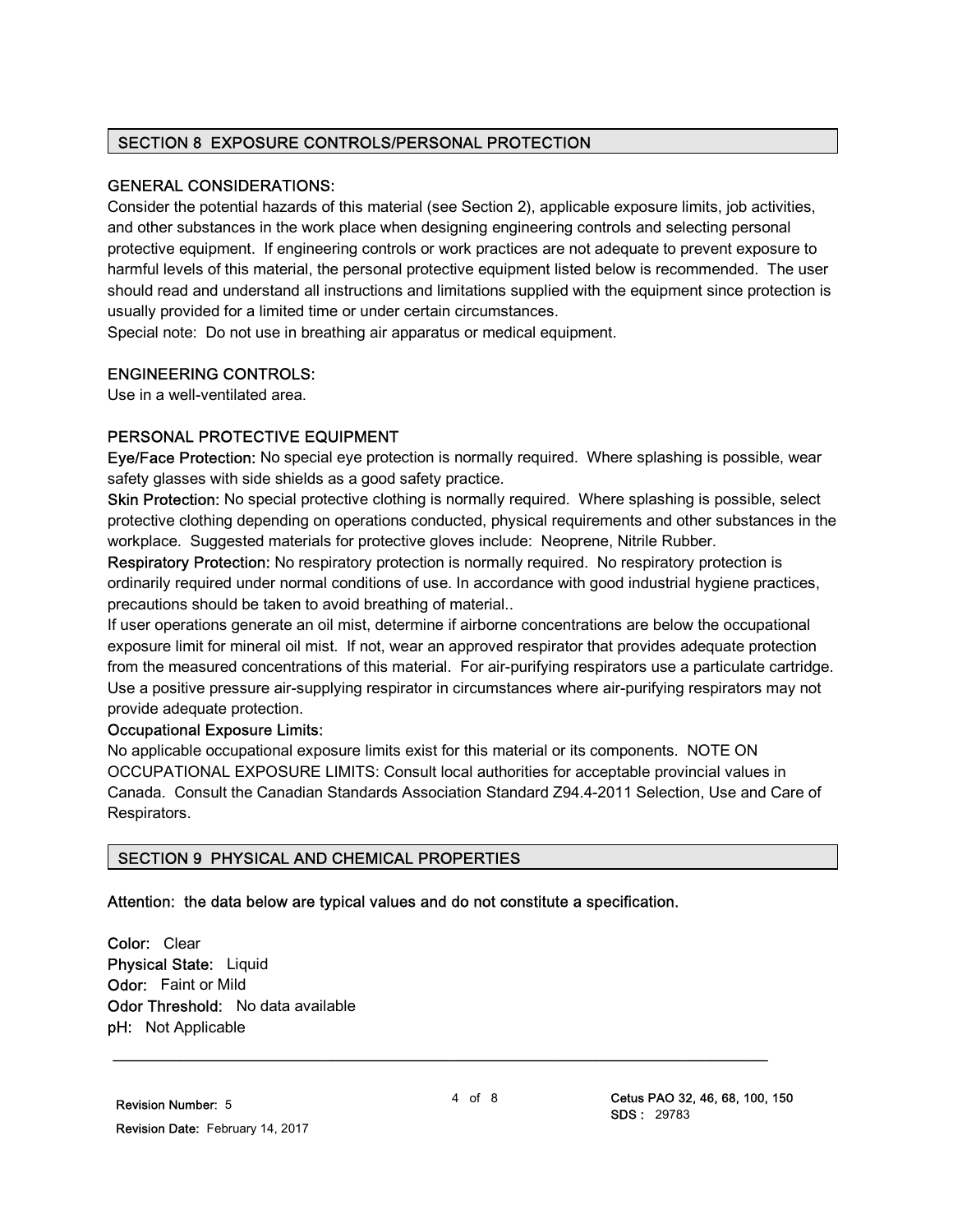Vapor Pressure: No data available Vapor Density (Air = 1): No data available Initial Boiling Point: No data available Solubility: Soluble in hydrocarbons; insoluble in water Freezing Point: Not Applicable Melting Point: No data available Density: 0.8375 kg/l - 0.8528 kg/l @ 15°C (59°F) Viscosity: 30 mm2/s - 158 mm2/s @ 40°C (104°F) Evaporation Rate: No data available Decomposition temperature: No data available Octanol/Water Partition Coefficient: No data available

## FLAMMABLE PROPERTIES:

Flammability (solid, gas): No Data Available

Flashpoint: (Cleveland Open Cup) 220 °C - 240 °C (428 °F - 464 °F) Minimum Autoignition: No data available

Flammability (Explosive) Limits (% by volume in air): Lower: Not Applicable Upper: Not Applicable

## SECTION 10 STABILITY AND REACTIVITY

Reactivity: May react with strong acids or strong oxidizing agents, such as chlorates, nitrates, peroxides, etc.

Chemical Stability: This material is considered stable under normal ambient and anticipated storage and handling conditions of temperature and pressure.

Incompatibility With Other Materials: Not applicable Hazardous Decomposition Products: None known (None expected) Hazardous Polymerization: Hazardous polymerization will not occur. Sensitivity to Mechanical Impact: No.

## SECTION 11 TOXICOLOGICAL INFORMATION

#### Information on toxicological effects

Serious Eye Damage/Irritation: The eye irritation hazard is based on evaluation of data for product components.

Skin Corrosion/Irritation: The skin irritation hazard is based on evaluation of data for product components.

Skin Sensitization: The skin sensitization hazard is based on evaluation of data for product components.

Acute Dermal Toxicity: The acute dermal toxicity hazard is based on evaluation of data for product components.

\_\_\_\_\_\_\_\_\_\_\_\_\_\_\_\_\_\_\_\_\_\_\_\_\_\_\_\_\_\_\_\_\_\_\_\_\_\_\_\_\_\_\_\_\_\_\_\_\_\_\_\_\_\_\_\_\_\_\_\_\_\_\_\_\_\_\_\_\_

Acute Oral Toxicity: The acute oral toxicity hazard is based on evaluation of data for product components.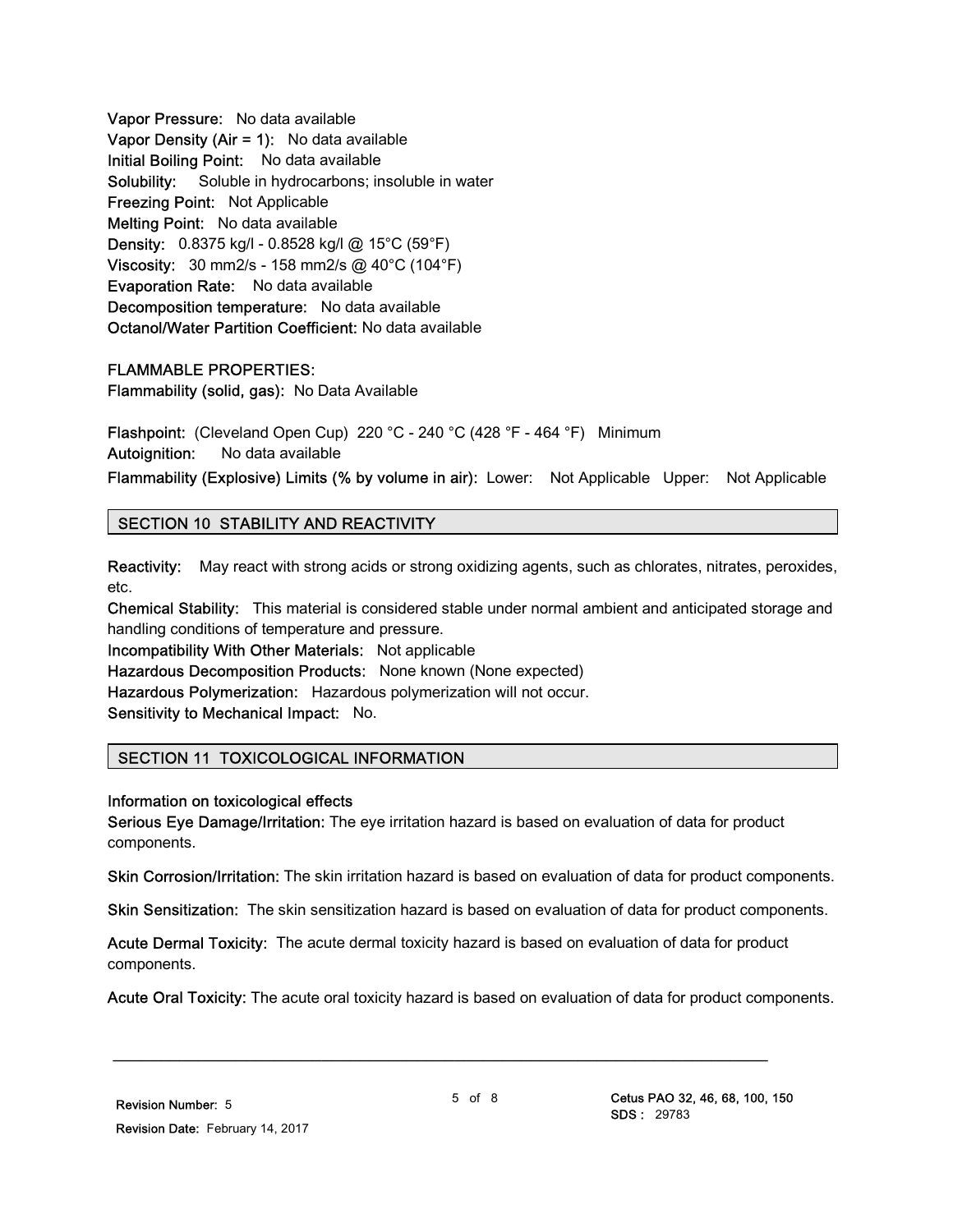Acute Inhalation Toxicity: The acute inhalation toxicity hazard is based on evaluation of data for product components.For additional information on the acute toxicity of the components, call the technical information center.

Acute Toxicity Estimate: Not Determined

Germ Cell Mutagenicity: The hazard evaluation is based on data for components or a similar material.

Carcinogenicity: The hazard evaluation is based on data for components or a similar material.

Reproductive Toxicity: The hazard evaluation is based on data for components or a similar material.

Specific Target Organ Toxicity - Single Exposure: The hazard evaluation is based on data for components or a similar material.

Specific Target Organ Toxicity - Repeated Exposure: The hazard evaluation is based on data for components or a similar material.

## SECTION 12 ECOLOGICAL INFORMATION

## **ECOTOXICITY**

This material is not expected to be harmful to aquatic organisms. The product has not been tested. The statement has been derived from the properties of the individual components.

## MOBILITY

No data available.

## PERSISTENCE AND DEGRADABILITY

This material is not expected to be readily biodegradable. The product has not been tested. The statement has been derived from the properties of the individual components.

## POTENTIAL TO BIOACCUMULATE

Bioconcentration Factor: No data available. Octanol/Water Partition Coefficient: No data available

## SECTION 13 DISPOSAL CONSIDERATIONS

Use material for its intended purpose or recycle if possible. Oil collection services are available for used oil recycling or disposal. Place contaminated materials in containers and dispose of in a manner consistent with applicable regulations. Contact your sales representative or local environmental or health authorities for approved disposal or recycling methods. (See B.C. Reg. GY/92 Waste Management Act; R.R.O. 1990, Reg. 347 General-Waste Management; C.C.SM.c. W40 The Waste Reduction and Prevention Act; N.S.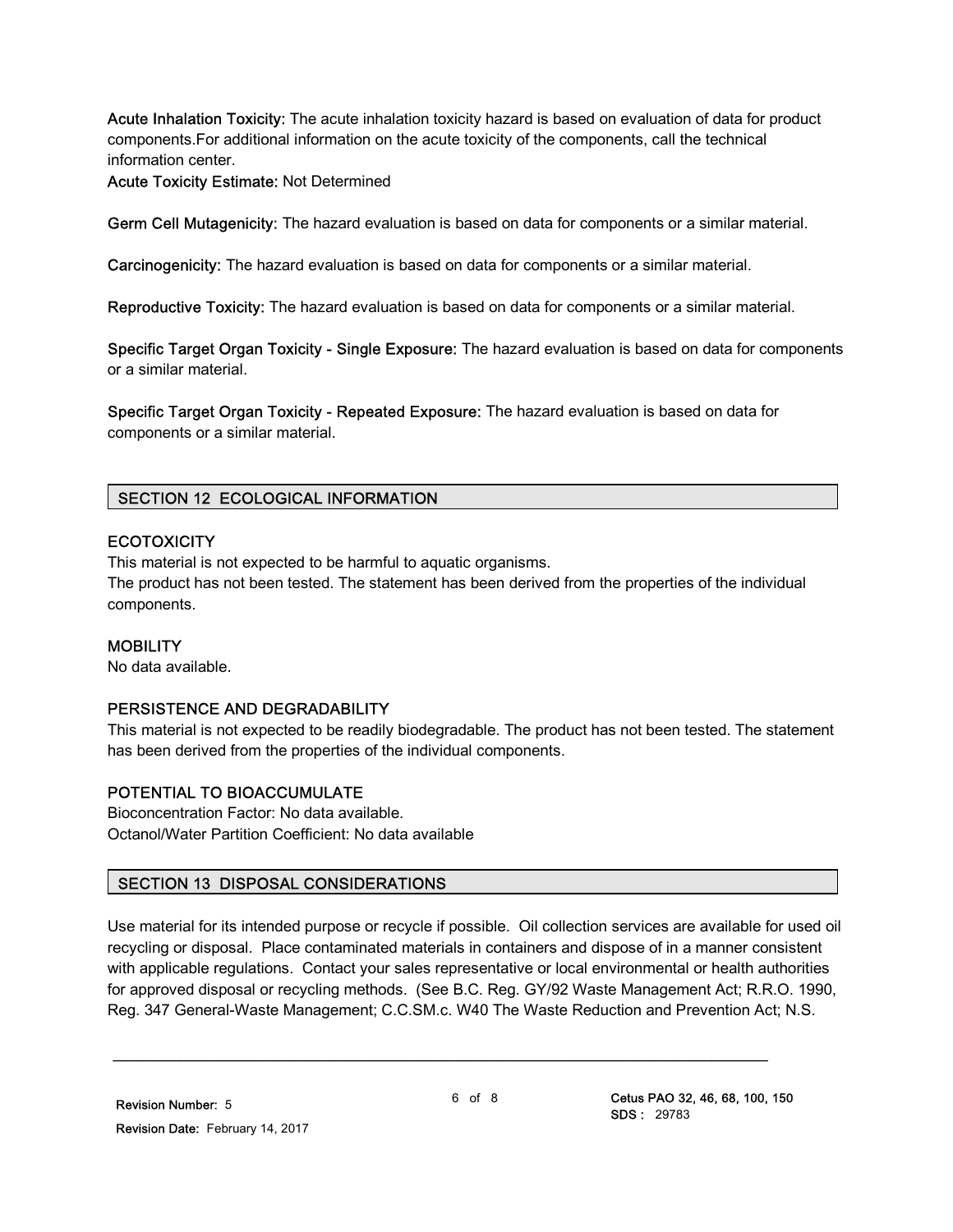Reg. 51/95 and N.S. Reg. 179/96 for examples of Provincial legislation.)

## SECTION 14 TRANSPORT INFORMATION

The description shown may not apply to all shipping situations. Consult 49CFR, or appropriate Dangerous Goods Regulations, for additional description requirements (e.g., technical name) and mode-specific or quantity-specific shipping requirements.

TC Shipping Description: NOT REGULATED AS DANGEROUS GOODS FOR TRANSPORT UNDER TRANSPORT CANADA (TDG)

IMO/IMDG Shipping Description: NOT REGULATED AS DANGEROUS GOODS FOR TRANSPORT UNDER THE IMDG CODE

ICAO/IATA Shipping Description: NOT REGULATED AS DANGEROUS GOODS FOR TRANSPORT UNDER ICAO

DOT Shipping Description: NOT REGULATED AS A HAZARDOUS MATERIAL UNDER 49 CFR

## SECTION 15 REGULATORY INFORMATION

## REGULATORY LISTS SEARCHED:

 01-1=IARC Group 1 01-2A=IARC Group 2A 01-2B=IARC Group 2B 35=WHMIS IDL

No components of this material were found on the regulatory lists above.

## CHEMICAL INVENTORIES:

All components comply with the following chemical inventory requirements: AICS (Australia), DSL (Canada), ENCS (Japan), KECI (Korea), PICCS (Philippines), TSCA (United States).

One or more components has been notified but may not be listed in the following chemical inventories: IECSC (China). Secondary notification may be required.

## SECTION 16 OTHER INFORMATION

## REVISION STATEMENT:

SECTION 01 - Product Code(s) information was modified. SECTION 11 - Toxicological Information information was added.